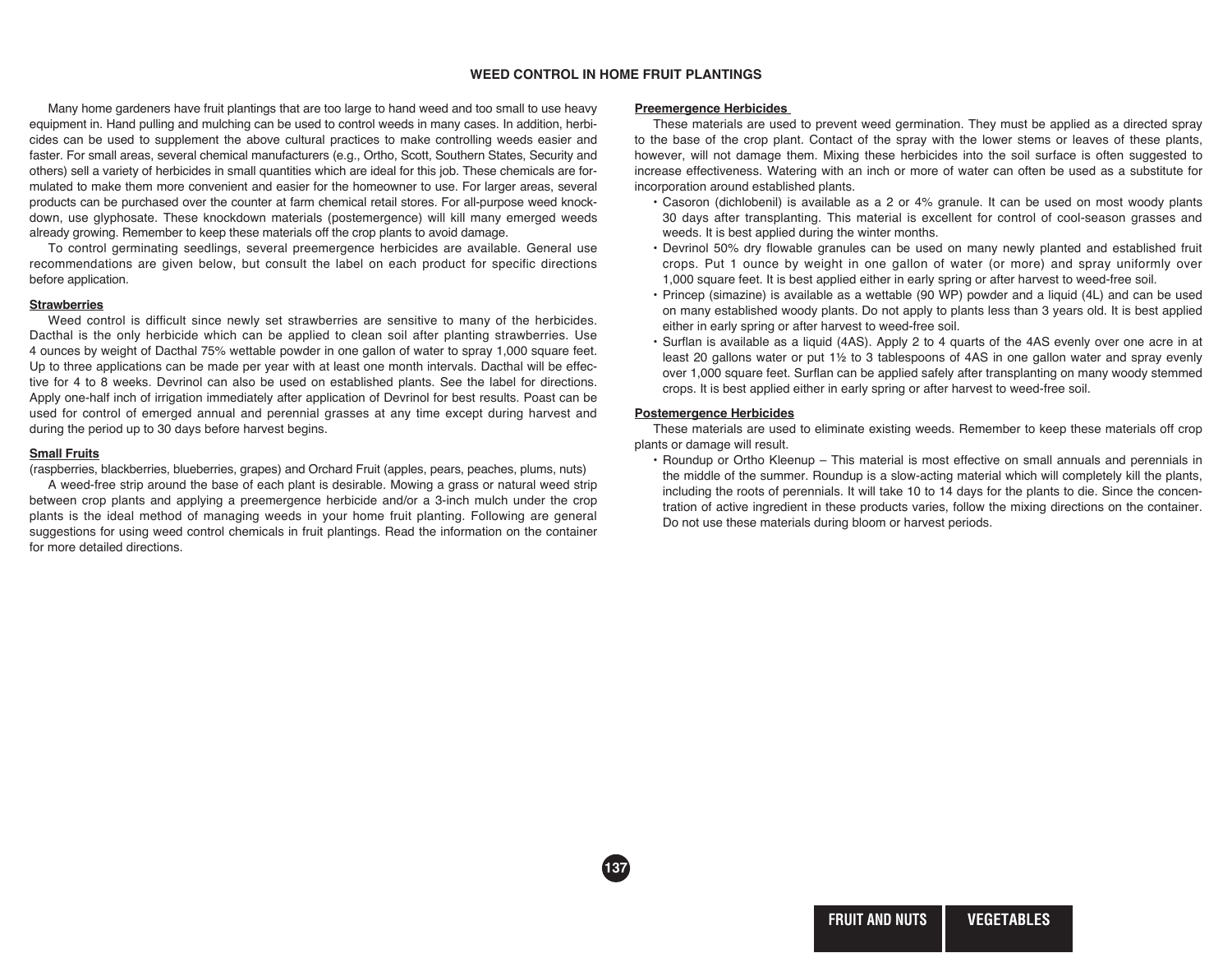| Crop, Situation, and<br><b>Active Chemical</b><br><b>Per Broadcast Acre</b> | <b>Weeds Controlled</b>                              | <b>Formulated Material</b><br><b>Per Broadcast Acre</b>                                                                                                                                                             | <b>Time of Application</b>                                                                            | <b>Method of Application</b><br>and Precautions                                                                                                                                                                                                                                                                                                                                                                                                                                                                                          |
|-----------------------------------------------------------------------------|------------------------------------------------------|---------------------------------------------------------------------------------------------------------------------------------------------------------------------------------------------------------------------|-------------------------------------------------------------------------------------------------------|------------------------------------------------------------------------------------------------------------------------------------------------------------------------------------------------------------------------------------------------------------------------------------------------------------------------------------------------------------------------------------------------------------------------------------------------------------------------------------------------------------------------------------------|
| <b>FRUIT AND NUT CROPS</b><br><b>Tree Fruits</b>                            |                                                      |                                                                                                                                                                                                                     |                                                                                                       |                                                                                                                                                                                                                                                                                                                                                                                                                                                                                                                                          |
| Preemergence                                                                |                                                      |                                                                                                                                                                                                                     |                                                                                                       |                                                                                                                                                                                                                                                                                                                                                                                                                                                                                                                                          |
| indaziflam $@$ 0.065 to<br>$0.085$ lb/A                                     |                                                      | Alion 1.67 SC<br>5 to 6.5 fl oz/A.                                                                                                                                                                                  |                                                                                                       | Use in orchards established three years or<br>more. See label for details pertaining to replants<br>in established orchards. Allow at least 30 days<br>between applications. Use 5 fl oz/A on medium-<br>and coarse-textured soils. Do not use on soils<br>that have a 20% or greater gravel content.<br>Do not use in orchards with open channels or<br>cracks in soil. Do not apply more than 10.3 oz/A<br>per year. Alion has a 14-day PHI. Tank mix<br>glyphosate, glufosinate, or paraquat for non-<br>selective POST weed control. |
| pendimethalin @ 1.9 to<br>$3.8$ lb/A                                        | Annual grasses and some<br>broadleaf weeds.          | Prowl H <sub>2</sub> O 3.8 AS<br>2 to $\overline{4}$ qt/A.                                                                                                                                                          | Preemergence.                                                                                         | Most effective when adequate rainfall or<br>irrigation is received within 7 days of applica-<br>tion. Do not apply to newly transplanted trees<br>until ground has settled around roots. Apply<br>with paraquat to control emerged weeds. Prowl<br>has a 60-day preharvest interval (PHI). May be<br>applied as sequential applications so long as<br>total amount used does not exceed 4.2 gt/A.<br>Allow at least 30 days between applications.                                                                                        |
| oryzalin $@$ 2 to 4 lb/A                                                    | Annual grasses and small-<br>seeded broadleaf weeds. | <b>Surflan 4 AS</b><br>2 to 4 gt/A. Use low rate for short-term<br>(4 months) weed control and high rate<br>for 6- to 8-month weed control. May<br>be tank mixed with Karmex or Prin-<br>cep. See comment at right. | Apply to weed-free soil. Mix any weed<br>residue or trash thoroughly into soil<br>before application. | Sprayer must have thorough agitation and<br>avoid spray drift to foliage. For broader spectrum<br>of control, Surflan may be tank mixed with<br>Karmex or Princep as recommended individually.<br>See label for details. May be used on apples,<br>peaches, pears and most other tree fruits.                                                                                                                                                                                                                                            |
| diuron $@$ 2 to 3.2 lb/A                                                    | Annual weeds and some<br>perennials.                 | Karmex 80 DF<br>2.5 to 4 lb/A.                                                                                                                                                                                      | Apply February through May or in fall<br>after harvest.                                               | Time period that trees should be established<br>in the orchard before using Karmex: apples<br>1 year, peaches 3 years, pears 1 year.                                                                                                                                                                                                                                                                                                                                                                                                     |
| norflurazon @ 2 to 4 lb/A                                                   | Annual weeds and some<br>perennials.                 | Solicam 80 DF<br>2.5 to 5 $lb/A$ .                                                                                                                                                                                  | From fall to early spring before weeds<br>emerge.                                                     | Orchard floor should be free of weeds. Use only<br>on trees 18 months or older. May be applied to<br>applies, cherries, pears, nectarines, peaches<br>and plums.                                                                                                                                                                                                                                                                                                                                                                         |
| terbacil $@1.6$ to 3.2 or<br>0.8 to 1.6 lb/A                                | Annual weeds and some<br>perennials.                 | Sinbar 80W<br>1 to 2 $lb/A$ .                                                                                                                                                                                       | From fall to early spring before weeds<br>emerge.                                                     | Time period that trees should be established<br>in the orchard before using Sinbar: apples<br>3 years, peaches 3 years.                                                                                                                                                                                                                                                                                                                                                                                                                  |
|                                                                             |                                                      |                                                                                                                                                                                                                     |                                                                                                       |                                                                                                                                                                                                                                                                                                                                                                                                                                                                                                                                          |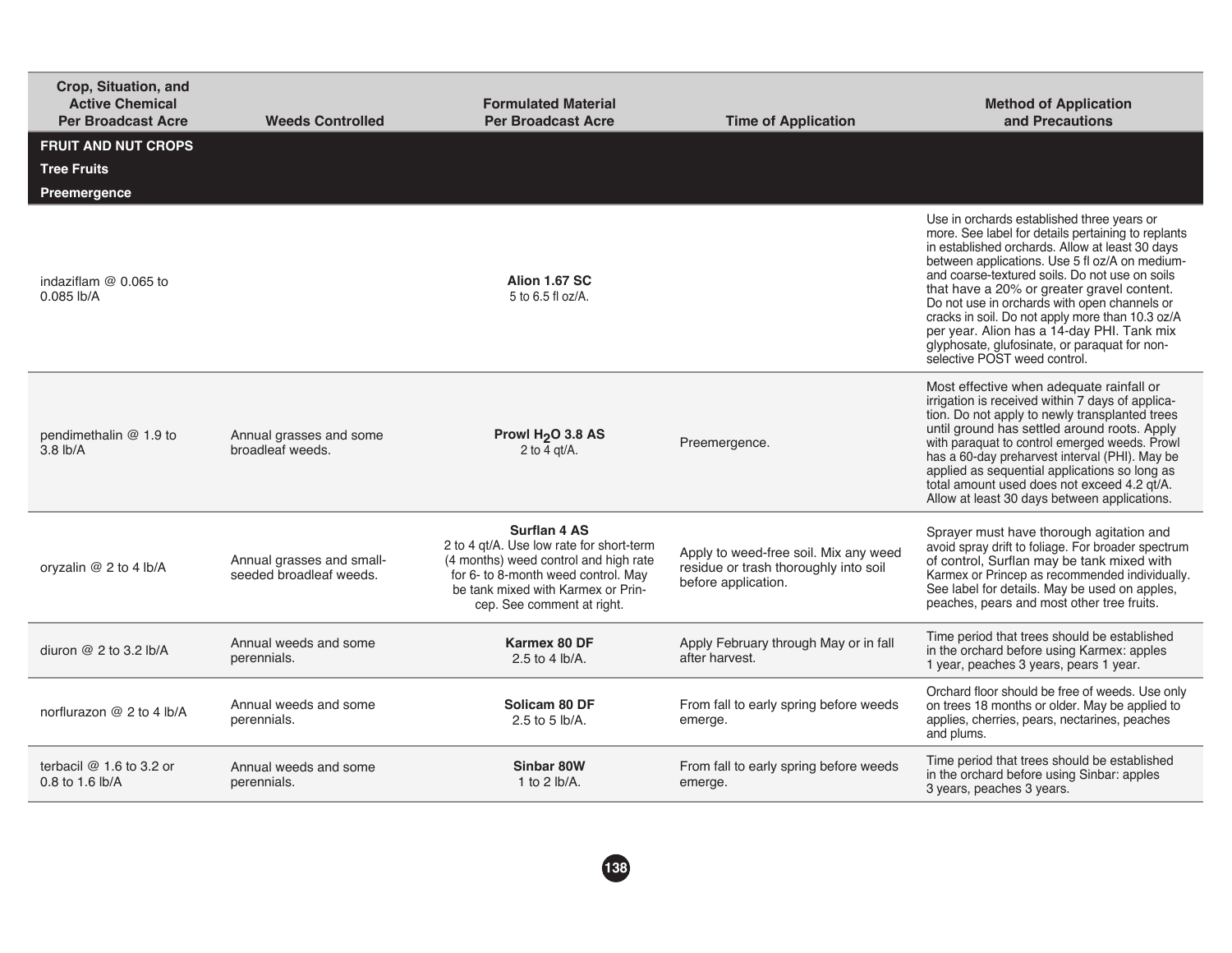| Crop, Situation, and<br><b>Active Chemical</b><br><b>Per Broadcast Acre</b> | <b>Weeds Controlled</b>                                                      | <b>Formulated Material</b><br><b>Per Broadcast Acre</b>                     | <b>Time of Application</b>                                                                                                               | <b>Method of Application</b><br>and Precautions                                                                                                                                                                                                                                                                                                                                                                                          |
|-----------------------------------------------------------------------------|------------------------------------------------------------------------------|-----------------------------------------------------------------------------|------------------------------------------------------------------------------------------------------------------------------------------|------------------------------------------------------------------------------------------------------------------------------------------------------------------------------------------------------------------------------------------------------------------------------------------------------------------------------------------------------------------------------------------------------------------------------------------|
| simazine $@$ 2 to 4 lb/A                                                    | Annual weeds, primarily<br>broad-leaves.                                     | <b>Princep</b><br>2 to 4 gt/A of 4L.                                        | From fall to early spring before weeds<br>emerge.                                                                                        | Time period that trees should be established in the<br>orchard before using Princep: apples, peaches,<br>plums, nectarines, cherries, pears 1 year.                                                                                                                                                                                                                                                                                      |
| flumioxazin $@$ 0.19 to<br>$0.38$ lb/A                                      | Annual broadleaf and grass<br>weeds.                                         | Chateau<br>6 to 12 oz/A.                                                    | Preemergence, dormant applications<br>preferred or use shielded sprayer.                                                                 | For trees established less than three years<br>growing in soil with a sand plus gravel content<br>of over 80 percent, use a maximum rate of<br>6 ounces per acre. Do not harvest fruit from<br>treated trees within one year of application.                                                                                                                                                                                             |
| <b>Tree Fruits</b><br>Postemergence                                         |                                                                              |                                                                             |                                                                                                                                          |                                                                                                                                                                                                                                                                                                                                                                                                                                          |
| paraquat @ 0.63 to 1 lb/A                                                   | Annual weeds and foliage of<br>perennials.                                   | Paraquat (3 lb/gal formulations)<br>1.7 to 2.7 pt/A.                        | Apply in spring with preemergence<br>herbicide. If needed, repeat alone<br>throughout the season as required to<br>contain weeds.        | For paraquat: apply directly to weed foliage.<br>May be used with preemergence material to<br>eliminate existing weeds or 6 to 8 weeks later<br>to eliminate escape weed plants. May be used<br>in apples, cherries, peaches, nectarines, pears,<br>plums, prunes and apricots.                                                                                                                                                          |
| fluazifop-P @ 0.19 lb/A                                                     | Annual and perennial grasses,<br>including johnsongrass and<br>bermudagrass. | <b>Fusilade DX 2 EC</b><br>$1.5$ pt/A.                                      | When grasses are actively growing.<br>See label for growth stages. Repeat<br>applications needed for bermu-<br>dagrass and johnsongrass. | Do not use on bearing apples or pears. Do not<br>harvest apricots, cherries, nectarines, peaches,<br>plums or prunes within 14 days of application.                                                                                                                                                                                                                                                                                      |
| sethoxydim @ 0.3 to<br>$0.5$ lb/A                                           | Annual and perennial grasses.                                                | Poast 1.5 EC<br>1.5 to 2.5 pt/A.                                            | Apply to small annual grasses<br>preferably within 14 days after<br>emergence. See label for timing for<br>perennial grasses.            | Labeled for apple, crabapple, pear and quince.<br>Do not harvest within 14 days of treatment.<br>Add 1% crop oil concentrate.                                                                                                                                                                                                                                                                                                            |
| glyphosate @ 0.75 to<br>3.75 lb/A                                           | Annual weeds, johnsongrass<br>and bermudagrass.                              | Glyphosate<br>(4 lb/gal formulations)<br>1 to 5 gt/A in 10 to 20 gal water. | To actively growing vegetation.                                                                                                          | Apply to peach orchards that have been planted<br>for 2 years or more. Application must be made<br>with a shielded boom sprayer or wiper applica-<br>tor which prevents any contact of Roundup with<br>the peach foliage or bark. Remove suckers and<br>hangers at least 10 days before application.<br>Misapplication of Roundup around peach trees<br>can result in severe tree injury or death. Use<br>20 gpa or less of clean water. |
| <b>Blueberry and Blackberry</b><br>Preplant - Burndown                      |                                                                              |                                                                             |                                                                                                                                          |                                                                                                                                                                                                                                                                                                                                                                                                                                          |
| glyphosate @ 1 to 4 lb/A                                                    | Annual grasses and broadleaf<br>weeds.                                       | Glyphosate<br>(4 lb/gal formulations)<br>1 to 4 $qt/A$                      | Prior to planting for planting into a<br>weed free bed.                                                                                  | Apply directly to emerged weeds.<br>Provides only postemergence control.                                                                                                                                                                                                                                                                                                                                                                 |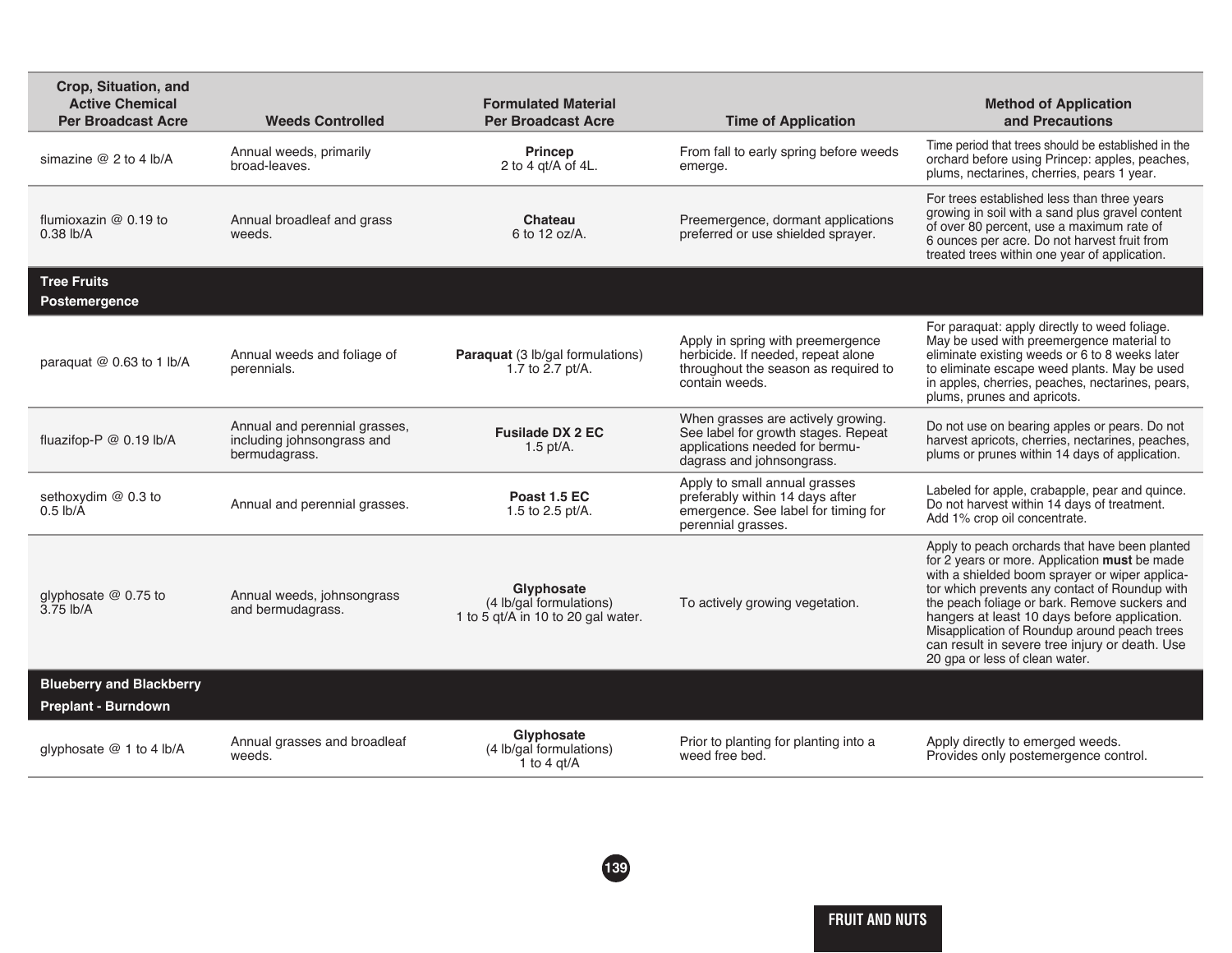| Crop, Situation, and<br><b>Active Chemical</b><br><b>Per Broadcast Acre</b>                  | <b>Weeds Controlled</b>                                                          | <b>Formulated Material</b><br><b>Per Broadcast Acre</b>          | <b>Time of Application</b>                                   | <b>Method of Application</b><br>and Precautions                                                                                                                                                                                                          |
|----------------------------------------------------------------------------------------------|----------------------------------------------------------------------------------|------------------------------------------------------------------|--------------------------------------------------------------|----------------------------------------------------------------------------------------------------------------------------------------------------------------------------------------------------------------------------------------------------------|
| <b>FRUIT AND NUT CROPS</b><br><b>BLUEBERRY AND BLACKBERRY</b><br>Preplant - Burndown [cont.] |                                                                                  |                                                                  |                                                              |                                                                                                                                                                                                                                                          |
| flumioxazin $@$ 0.188 to<br>$0.38$ lb/A                                                      | Annual broadleaf and grass<br>weeds.                                             | Chateau 51WDG<br>6 to 12 oz.                                     | Early winter and not later than<br>mid-February.             | Shallow incorporation or irrigation of 1/2 to<br>1 inch recommended. Apply to bearing and<br>nonbearing plants. Established plants<br>$($ >1 year).                                                                                                      |
| Preemergence - Blueberry and Blackberry                                                      |                                                                                  |                                                                  |                                                              |                                                                                                                                                                                                                                                          |
| dichlobenil @ 4 to 6 lb/A or<br>2 to 4 lb $/A$                                               | Annual broadleaf and grass<br>weeds.                                             | <b>Casoron 4G or Casoron CS</b><br>100 lb/A or 1.4 to 2.8 gal/A. | Early winter and not later than<br>mid-February.             | Shallow incorporation or irrigation of 1/2 to<br>1 inch recommended. Apply to bearing and<br>nonbearing plants. Established plants<br>$($ >1 year).                                                                                                      |
| diuron $@1.2$ to 1.6 lb/A                                                                    | Annual broadleaf and grass<br>weeds.                                             | <b>Karmex 80DF</b><br>1.5 to 2 lb/A.                             | Early spring and again in fall.                              | Apply as a band treatment to the base of the<br>canes. Use low rate on sandy, gravelly soils<br>with low organic matter. May cause injury.<br>Established plants (>1 year).                                                                              |
| isoxaben $@0.5$ to 1 lb/A                                                                    | Annual broadleaf weeds.                                                          | Gallery 75DF<br>0.66 to 1.33 lb/A.                               | Sequential applications throughout<br>the year.              | Apply to crops that will not be harvested for one<br>year. Apply sequential applications no sooner<br>than 60 days apart and no more than 4 lb/A per<br>year. Nonbearing plants only.                                                                    |
| isoxaben + trifluralin $@$<br>2.5 to 5 $lb/A$                                                | Annual broadleaves and<br>grasses.                                               | Snapshot 2.5TG<br>100 to 200 lb/A.                               | Sequential applications throughout<br>the year.              | Apply to crops that will not be harvested for one<br>year. Irrigation or rainfall of 1/2 to 1 inch needed<br>within 3 days of application. Make applications<br>no sooner than 60 days apart. No more than<br>600 lb/A per year. Nonbearing plants only. |
| mesotrione $@$ 0.1 to<br>$0.2$ lb/A                                                          | Broadleaves.                                                                     | Callisto<br>$3$ to 6 fl oz/A.                                    | Pre-bloom.                                                   | Callisto has some POST activity, add 1% v/v<br>crop oil concentrate. No more than two applica-<br>tions at 2 fl oz, 14 days apart per season. May<br>cause bleaching. Established plants<br>$($ >1 year).                                                |
| napropamide @ 4 lb/A                                                                         | Annual grasses and small-<br>seeded broadleaf weeds.                             | <b>Devrinol 50 DF</b><br>8 lb/A.                                 | Early spring or after harvest.                               | Apply to a weed-free surface or tank mix with<br>a POST herbicide. Must be incorporated with<br>irrigation or rainfall within 24 hours. Do not<br>exceed 8 lb/A per crop cycle.                                                                          |
| norflurazon @ 2 to 4 lb/A                                                                    | Annual grasses and small-<br>seeded broadleaves and some<br>seedling perennials. | Solicam 80DF<br>2.5 to 5 $lb/A$ .                                | Apply from fall to early spring while<br>plants are dormant. | Apply while plants are dormant. Limit to one<br>application per year. Do not apply within<br>60 days of harvest. Use higher rates on higher<br>clay soil. May cause some bleaching or yellow-<br>ing. Established plants (>18 m).                        |

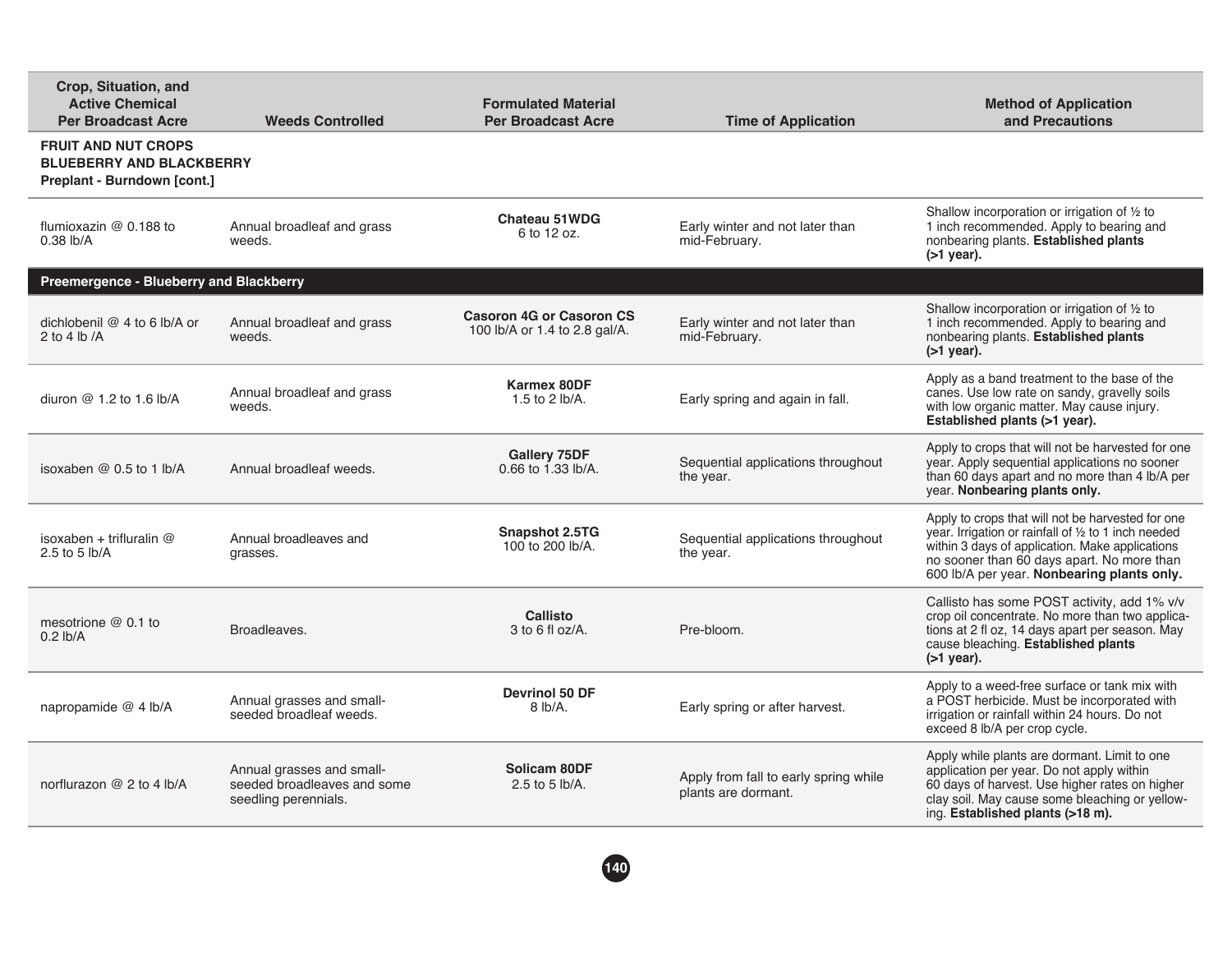| Crop, Situation, and<br><b>Active Chemical</b><br><b>Per Broadcast Acre</b>                      | <b>Weeds Controlled</b>                                                 | <b>Formulated Material</b><br><b>Per Broadcast Acre</b>                           | <b>Time of Application</b>                                                                  | <b>Method of Application</b><br>and Precautions                                                                                                                                                                                                                                                                                                                                                                                                                                                                                                                                                |
|--------------------------------------------------------------------------------------------------|-------------------------------------------------------------------------|-----------------------------------------------------------------------------------|---------------------------------------------------------------------------------------------|------------------------------------------------------------------------------------------------------------------------------------------------------------------------------------------------------------------------------------------------------------------------------------------------------------------------------------------------------------------------------------------------------------------------------------------------------------------------------------------------------------------------------------------------------------------------------------------------|
| oryzalin @ 2 to 6 lb/A                                                                           | Annual grasses and small-<br>seeded broadleaf weeds                     | <b>Surflan 4AS</b><br>2 to 6 $qt/A$ .                                             | Sequential applications throughout<br>the year                                              | Irrigation or rainfall of 1/2 to 1 inch needed for<br>proper activation. Sequential applications on<br>21/ <sub>2</sub> -month intervals. No more than 12 gt/A<br>per year.                                                                                                                                                                                                                                                                                                                                                                                                                    |
| simazine<br>@ 1 to 2 lb/A<br>@2 to 4 lb/A                                                        | Annual broadleaf and grass<br>weeds.                                    | Princep 4L<br>1 to 2 $qt/A$ .<br>2 to 4 $qt/A$ .                                  | Before bud break and after harvest.<br>New planting $(6 \, \text{m})$<br>Established plants | Split applications with half the recommenda-<br>tion in the fall and half in the spring. Do not<br>apply when fruit is present.                                                                                                                                                                                                                                                                                                                                                                                                                                                                |
| terbacil $@$ 0.4 to 1.6 lb/A                                                                     | Annuals and some perennials.                                            | Sinbar 80W<br>0.5 to 2 lb/A.                                                      | In spring before fruit set or after<br>harvest in the fall.                                 | Use low rates on coarse/ sandy soils and/or<br>soils with less than 3% organic matter. Avoid<br>contact with foliage. Established plants<br>$($ >1 year).                                                                                                                                                                                                                                                                                                                                                                                                                                      |
| indaziflam $@0.045$ to<br>$0.09$ lb ai/A                                                         | Annual grasses and broadleaf<br>weeds. Also controls bermu-<br>dagrass. | Alion 1.67E<br>$3.5$ to 7 fluid oz/A.                                             | Preemergence. Apply to weed-free<br>soil, before budbreak.                                  | Do not use on low-bush blueberry. For<br>plantings at least 1-year old. To control ber-<br>mudagrass, apply when dormant. Can tank<br>mix with other preemergence herbicides to<br>broaden spectrum of control and also with<br>nonselective herbicides for burndown of<br>emerged weeds.<br>Do not apply more than a total of 7.0 fl oz<br>product/A (0.09 lb ai/A) per year on soils con-<br>taining < 1 % organic matter content, or 10.0 fl<br>oz product/A (0.13 lb ai/A) on soils containing<br>≥1% organic matter in a 12-month period<br>when used in any highbush blueberry planting. |
| Postemergence - Blueberry and Blackberry                                                         |                                                                         |                                                                                   |                                                                                             |                                                                                                                                                                                                                                                                                                                                                                                                                                                                                                                                                                                                |
| carfentrazone<br>@ 0.016 to 0.031 lb/A for<br>weed control<br>@0.1 lb/A for primocane<br>control | Annual broadleaves.                                                     | Aim 2EC<br>1 to 2 fl oz/A for weed control.<br>6.4 fl oz/A for primocane control. | Apply to emerged and actively<br>growing weeds.                                             | Apply to primocanes as post-directed spray<br>when they are approximately 6 inches tall.<br>Use a crop oil concentrate at 1% v/v or non-<br>ionic surfactant at 0.25%. Avoid contact with<br>green tissues or foliage. Sequential applica-<br>tion should not be made sooner than 14 days.<br>Do not apply within 15 days of harvest.                                                                                                                                                                                                                                                          |
| clethodim $@$ 0.09 to<br>$0.25$ lb/A                                                             | Annual and perennial grasses<br>ONLY.                                   | <b>Select 2EC or Select Max</b><br>8 or 16 fl oz/A                                | Apply to emerged and actively<br>growing weeds.                                             | Use on nonbearing crop only. Do not apply<br>within one year of harvest. Multiple applica-<br>tions are required for perennial grass control.<br>Repeat application on 14- to 21-day intervals.<br>Add a nonionic surfactant a 0.25% v/v.                                                                                                                                                                                                                                                                                                                                                      |
| sethoxydim @ 0.2 to<br>$0.5$ lb/A                                                                | Annual and perennial grasses<br>ONLY.                                   | Poast 1.5EC<br>1 to 2.5 pt/A.                                                     | Apply to emerged and actively<br>growing weeds.                                             | Do not apply within 45 days of harvest.<br>Use a crop oil concentrate at 1% v/v.<br>Apply no more than 5 pt/A per year.                                                                                                                                                                                                                                                                                                                                                                                                                                                                        |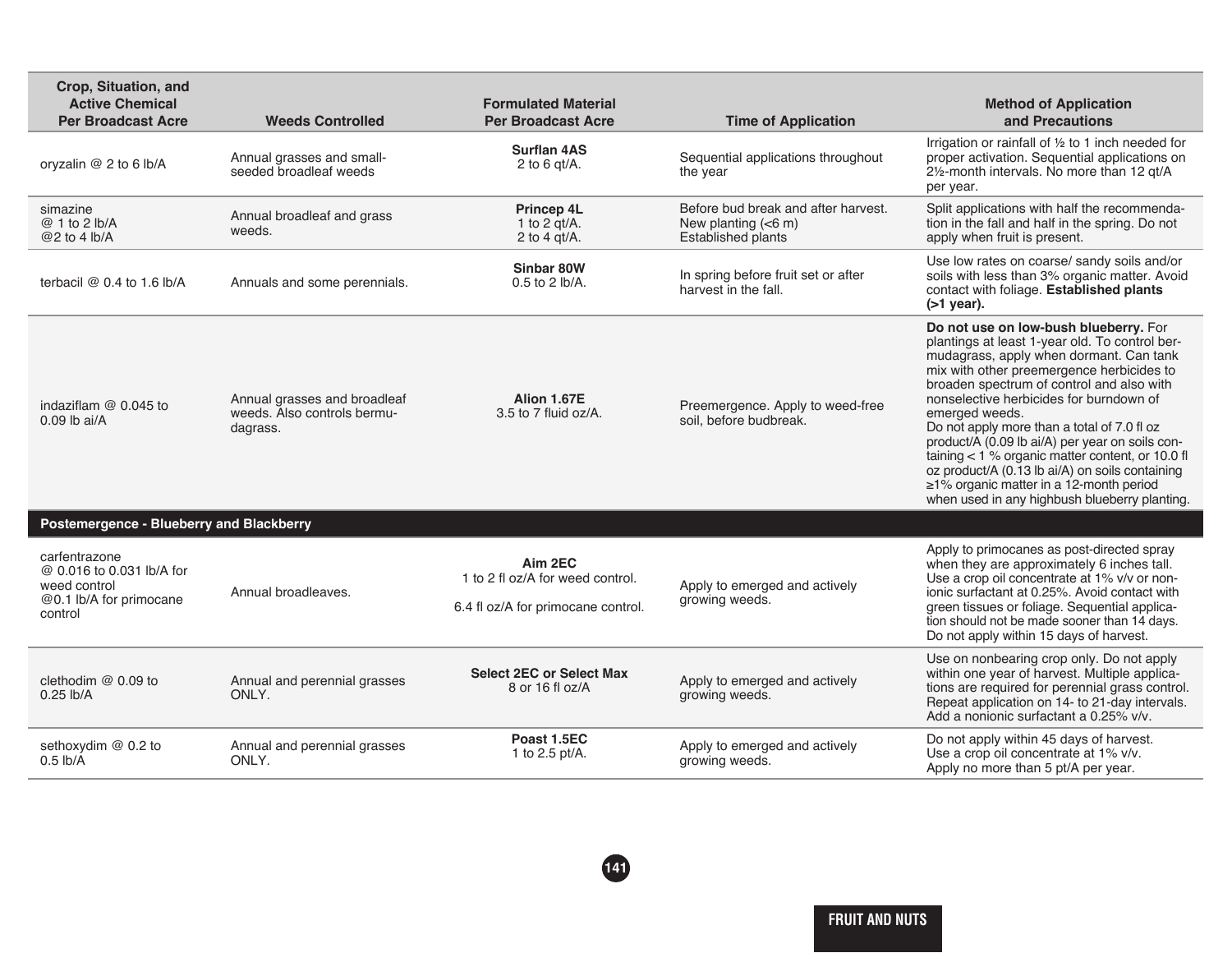| Crop, Situation, and<br><b>Active Chemical</b><br><b>Per Broadcast Acre</b>            | <b>Weeds Controlled</b>                                                                                | <b>Formulated Material</b><br><b>Per Broadcast Acre</b>  | <b>Time of Application</b>                                                                                                           | <b>Method of Application</b><br>and Precautions                                                                                                                                                                                                                                                                                                                                          |
|----------------------------------------------------------------------------------------|--------------------------------------------------------------------------------------------------------|----------------------------------------------------------|--------------------------------------------------------------------------------------------------------------------------------------|------------------------------------------------------------------------------------------------------------------------------------------------------------------------------------------------------------------------------------------------------------------------------------------------------------------------------------------------------------------------------------------|
| <b>FRUIT AND NUT CROPS</b><br><b>BLUEBERRY AND BLACKBERRY</b><br>Postemergence [cont.] |                                                                                                        |                                                          |                                                                                                                                      |                                                                                                                                                                                                                                                                                                                                                                                          |
| fluazifop $@$ 0.19 to<br>0.38 lb/A                                                     | Annual and perennial grasses<br>ONLY.                                                                  | <b>Fusilade DX 2EC</b><br>12 to 24 fl oz/A.              | Apply to emerged and actively<br>growing weeds.                                                                                      | Use on nonbearing crop only that will not be<br>harvested for one year. Use a crop oil con-<br>centrate at 1% v/v or nonionic surfactant at<br>0.25%. Apply no more than 72 fl oz/A per<br>year. Use 14-day intervals for sequential<br>applications.                                                                                                                                    |
| glyphosate @ 1 to 2 lb/A                                                               | Annual and perennial weed<br>control.                                                                  | Glyphosate<br>(4 lb/gal formulations)<br>2 to 4 $pt/A$ . | Apply to emerged and actively<br>growing weeds.                                                                                      | Apply directly to emerged weeds; provides<br>only postemergence control. Consult label<br>for proper restrictions and rates.                                                                                                                                                                                                                                                             |
| halosulfuron @ 0.667 to<br>1.33 oz/A                                                   | Sedge and broadleaf control;<br>should be mixed with other<br>herbicides to enhance grass<br>activity. | Sandea 75 DG<br>$0.5$ to 1 oz/A.                         | Apply to emerged and actively<br>growing weeds.                                                                                      | Do not apply more than 2 oz/A per year and<br>sequential applications should not be made<br>more than 45 days apart. Does have some<br>residual control. Can be tank mixed with<br>paraquat or glyphosate. Established plants<br>$($ >1 year).                                                                                                                                           |
| paraquat @ 0.5 to 1 lb/A                                                               | Annual weeds and foliage of<br>perennials.                                                             | <b>Gramoxone SL</b><br>2 to 4 pt/ $A$ .                  | Apply to emerged and actively<br>growing weeds.                                                                                      | Direct spray to weed foliage and avoid any<br>green or exposed tissues on the blackberry.<br>Make no more than five applications per year.<br>Use a crop oil concentrate at 1% v/v or non-<br>ionic surfactant at 0.25%. Can be tank mixed<br>with PRE herbicides for residual activity.<br>Contact with blackberry will cause necrotic<br>lesions but the canes should grow through it. |
| pelargonic acid                                                                        | Annual weeds and foliage of<br>perennials.                                                             | <b>Scythe</b><br>$3\% - 10\%$ v/v.                       | Apply to emerged and actively<br>growing weeds.                                                                                      | The only herbicide recommended for<br>weed control in organic production systems.<br>Herbicide must have direct contact and<br>adequate coverage with the foliage of young<br>weeds for activity.                                                                                                                                                                                        |
| Postemergence - Blueberry ONLY                                                         |                                                                                                        |                                                          |                                                                                                                                      |                                                                                                                                                                                                                                                                                                                                                                                          |
| qlufosinate $@$ 0.8 to<br>$1.5$ lb/A                                                   | Annual and perennial weeds.                                                                            | Rely 280 (2.34 lb ai/gal)<br>48 to 82 fl oz/A.           | Postemergence as required to<br>contain weeds. Use in the spring and<br>fall as a burndown when applying<br>preemergence herbicides. | Avoid contact or drift onto green tissue. Shielded<br>applications are recommended. Repeat applica-<br>tion is needed to control regrowth. Do not exceed<br>246 fl oz/A of Rely 280 per year, or no more than<br>three applications of 82 fl oz/A. Do not apply<br>within 14 days of harvest.                                                                                            |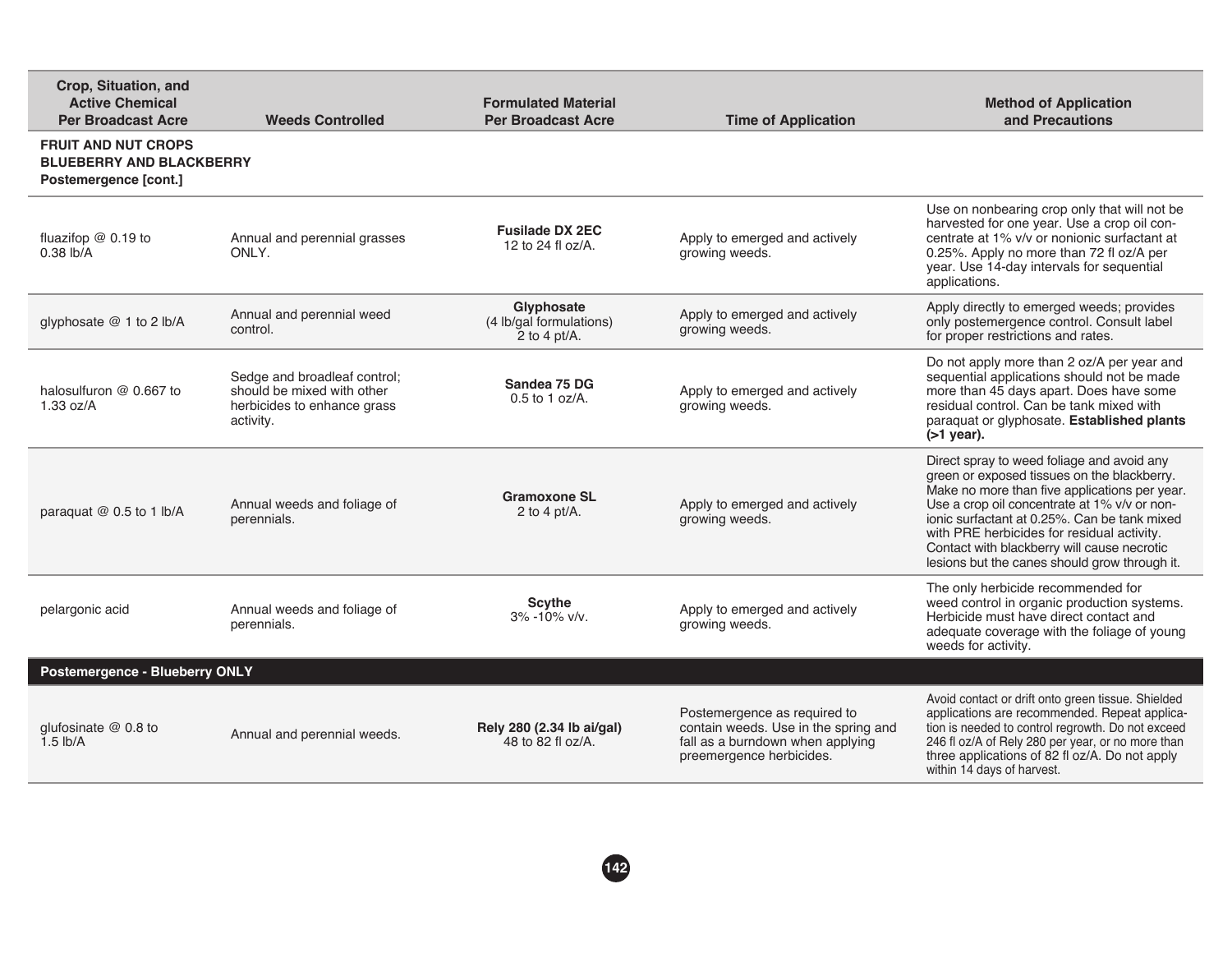| Crop, Situation, and<br><b>Active Chemical</b><br><b>Per Broadcast Acre</b> | <b>Weeds Controlled</b>                              | <b>Formulated Material</b><br><b>Per Broadcast Acre</b>                                                                                         | <b>Time of Application</b>                                                                             | <b>Method of Application</b><br>and Precautions                                                                                                                                                                                                                                                                              |
|-----------------------------------------------------------------------------|------------------------------------------------------|-------------------------------------------------------------------------------------------------------------------------------------------------|--------------------------------------------------------------------------------------------------------|------------------------------------------------------------------------------------------------------------------------------------------------------------------------------------------------------------------------------------------------------------------------------------------------------------------------------|
| <b>Grapes</b><br>Preemergence                                               |                                                      |                                                                                                                                                 |                                                                                                        |                                                                                                                                                                                                                                                                                                                              |
| diuron $@$ 2 lb or 1 lb/A                                                   | Annual weeds and some<br>perennials.                 | Karmex 80 DF<br>2.5 lb/A (1.25 lb/A after second<br>year).                                                                                      | Early spring before weeds emerge.                                                                      | Apply in 4-ft band centered under the trellis<br>to soil free of trash and weeds. Do not use<br>on 1- and 2-year-old plantings. May be tank<br>mixed with Sinbar or Surflan.                                                                                                                                                 |
| simazine $@1$ to 2 lb/A                                                     | Annual grasses and broadleaf<br>weeds.               | <b>Princep</b><br>1 to 2 gt/A 4L.<br>1.1 to 2.2 lb 90WDG.                                                                                       | Early spring before weeds emerge.                                                                      | Vineyard must be at least 3 years old.<br>May be tank mixed with Surflan, paraquat<br>or Roundup.                                                                                                                                                                                                                            |
| oryzalin @ 2 to 4 lb/A                                                      | Annual grasses and small-<br>seeded broadleaf weeds. | <b>Surflan 4 AS</b><br>2 to 4 qt/A. Use low rate for short-<br>term (4 months) weed control and<br>high rate for 6- to 8-month weed<br>control. | Apply to weed-free soil. Mix any weed<br>residues or trash thoroughly into soil<br>before application. | Sprayer must have thorough agitation<br>and avoid spray drift to foliage. See label for<br>further details. Surflan may be tank mixed<br>with Karmex or Princep as recommended<br>individually to broaden spectrum of control.<br>See label for details.                                                                     |
| norflurazon @ 2 to 4 lb/A                                                   | Annual grasses and small-<br>seeded broadleaf weeds. | Solicam 80 DF<br>2.5 to 5 lb/A. Use low rate on light<br>soils.                                                                                 | Fall to early spring. Do not apply to<br>sandy loam soils after bud break.                             | Do not use on sandy or gravelly soils. Vines<br>must be established for 2 years. Do not use<br>on nursery stock.                                                                                                                                                                                                             |
| flumioxazin @ 0.19 to<br>$0.38$ lb/A                                        | Annual broadleaf and grass<br>weeds.                 | Chateau<br>6 to 12 oz/A.                                                                                                                        | Preemergence, dormant applications<br>preferred or use shielded sprayer.                               | Apply as a directed spray to dormant vines<br>or use a shielded sprayer. Do not apply to<br>vines established less than 2 years unless<br>they are protected from spray contact by<br>nonporous wraps, grow tubes or waxed<br>containers. Combine with a labeled<br>postemergence herbicide for control of<br>emerged weeds. |
| isoxaben $@0.5$ to 1.0 lb/A                                                 | Annual broadleaf weeds.                              | Gallery 75 DF<br>0.66 to 1.33 lb/A.                                                                                                             | Preemergence.                                                                                          | Use on nonbearing grapes only. Do not<br>apply until soil has settled after transplanting.<br>Tank mix with Surflan for grass control.                                                                                                                                                                                       |
| pendimethalin @ 2.0 to<br>$4.0$ lb/A                                        | Annual broadleaf and grass<br>weeds.                 | <b>Prowl H<sub>2</sub>O</b><br>2.0 to 4.0 gt/A.                                                                                                 | Preemergence. Apply only to dormant<br>plants. Do not apply after bud swell.                           | Use on nonbearing plantings only. Allow soil<br>to settle around vines before applying.<br>Do not apply overtop vines.                                                                                                                                                                                                       |
| oxyfluorfen @ 1.25 to<br>$2.0$ lb/A                                         | Annual broadleaf weeds.                              | <b>Goal 2 XL</b><br>5 to 8 pt/A.                                                                                                                | Use only on dormant grapes for pre-<br>emergence or postemergence control<br>of weeds.                 | Direct spray to base of plant. Do not apply<br>after buds begin to swell or when foliage or<br>fruit is present. Do not apply to grapes estab-<br>lished less than 3 years unless vines are on<br>a trellis wire at least 3 feet above the ground.                                                                           |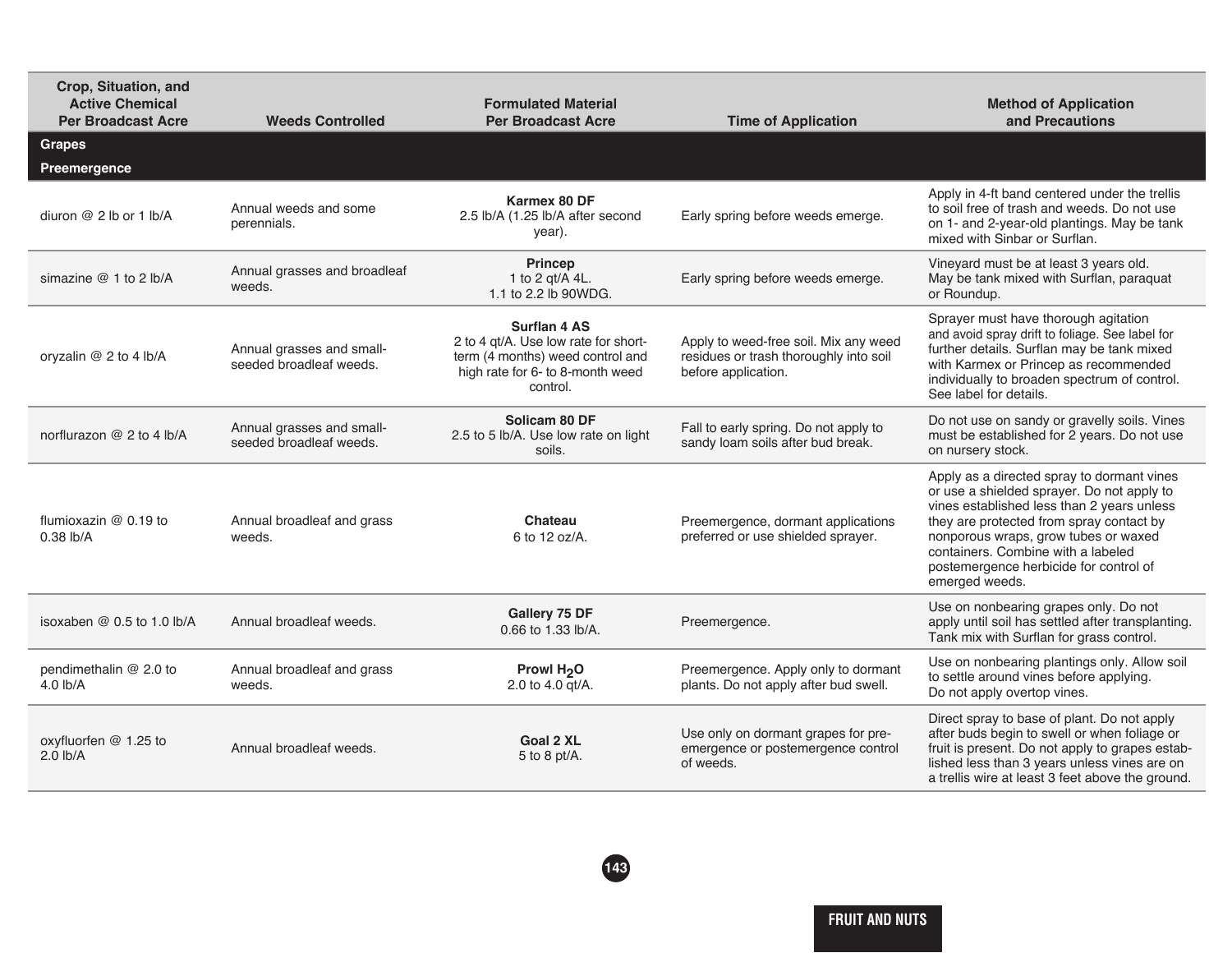| Crop, Situation, and<br><b>Active Chemical</b><br><b>Per Broadcast Acre</b> | <b>Weeds Controlled</b>                                                     | <b>Formulated Material</b><br><b>Per Broadcast Acre</b>  | <b>Time of Application</b>                                                                                                                                                                                                                  | <b>Method of Application</b><br>and Precautions                                                                                                                                                                                                                                                                                                          |
|-----------------------------------------------------------------------------|-----------------------------------------------------------------------------|----------------------------------------------------------|---------------------------------------------------------------------------------------------------------------------------------------------------------------------------------------------------------------------------------------------|----------------------------------------------------------------------------------------------------------------------------------------------------------------------------------------------------------------------------------------------------------------------------------------------------------------------------------------------------------|
| <b>FRUIT AND NUT CROPS</b><br><b>GRAPES</b><br>Postemergence [cont.]        |                                                                             |                                                          |                                                                                                                                                                                                                                             |                                                                                                                                                                                                                                                                                                                                                          |
| flumioxazin $@$ 0.19 to<br>$0.375$ lb/A                                     | Annual grasses and small<br>broadleaf weeds.                                | <b>Chateau 51 WDG</b><br>6 to 12 oz/A.                   | Apply with hooded or shielded<br>application equipment. Grapes<br>established less than 2 years must<br>be shielded from contact with spray<br>solution using grow tubes.                                                                   | Once vines break dormancy, do not apply in<br>combination with glyphosate. Do not apply more<br>than 6 ounces per acre per application to vines<br>less than 3 years old on soils having a sand plus<br>gravel content greater than 80%.                                                                                                                 |
| dichlobenil @ 4 to 6 lb/A                                                   | Annuals and many perennials.                                                | <b>Casoron 4G</b><br>100 to 150 lb/A.                    | In early winter and not later than<br>mid-February.                                                                                                                                                                                         | Granular form preferred. Apply in early spring.<br>Incorporate lightly for best results. May be used in<br>vineyards in first year after transplanting after<br>vines are established. Do not apply immediately<br>after transplanting.                                                                                                                  |
| <b>Grapes</b><br><b>Postemergence</b>                                       |                                                                             |                                                          |                                                                                                                                                                                                                                             |                                                                                                                                                                                                                                                                                                                                                          |
| glyphosate @ 0.75 to<br>$1.5$ lb/A                                          | Annual weeds, bermudagrass<br>and johnsongrass.                             | Glyphosate (4 lb/gal<br>formulations)<br>1 to 2 $qt/A$ . | Apply to actively growing weeds.                                                                                                                                                                                                            | Direct to base and avoid contact with green bark<br>or foliage. Do not apply to vines less than 3 years<br>old or within 14 days of harvest. See label.                                                                                                                                                                                                  |
| paraquat @ 0.47 to<br>$0.94$ lb/A                                           | Annual weeds and foliage of<br>perennials.                                  | Paraquat (3 lb/gal formulations)<br>1.3 to 2.7 pt/A.     | Apply in spring with preemergence<br>herbicide. If needed, repeat alone<br>throughout the growing season as<br>required to contain weeds.                                                                                                   | Direct spray to weed foliage, avoiding vines.<br>Do not graze treated areas.                                                                                                                                                                                                                                                                             |
| sethoxydim @ 0.3 to<br>$0.5$ lb/A                                           | Annual and perennial grasses<br>including johnsongrass and<br>bermudagrass. | Poast 1.5 EC<br>1.5 to 2.5 pt/A.                         | Use low rate on annual grasses up to<br>6 inches tall; high rate on annual<br>grasses up to 12 inches tall and<br>perennial grasses. Broadleaf weeds<br>and nutsedge(s) will not be controlled<br>by Poast.                                 | Do not apply within 50 days of harvest. Apply<br>as a directed spray using 5 to 20 gal water/acre<br>and 40 to 60 psi pressure. Use flat fan nozzle<br>tips. Always use a nonphytotoxic oil concen-<br>trate (1 gt/acre).                                                                                                                                |
| fluazifop-P @ 0.19 lb/A                                                     | Annual and perennial grasses<br>including johnsongrass and<br>bermudagrass. | <b>Fusilade DX 2EC</b><br>$1.5$ pt/A.                    | Make application to johnsongrass -<br>12 to 18 inches tall; bermudagrass -<br>3 inches tall or with 4- to 6-inch<br>runners; annual grasses $-2$ to<br>8 inches tall. Broadleaf and nut-<br>sedge(s) will not be controlled by<br>Fusilade. | Apply to NONBEARING vines that will not be<br>harvested within 1 year of application. Apply as a<br>directed spray using 25 gal water/acre and 30 to<br>60 psi pressure. Use flat fan nozzle tips and DO<br>NOT contact foliage. Always use a crop oil con-<br>centrate (1 qt/25 gal water/acre) or a nonionic<br>surfactant (0.5 pt/25 gal water/acre). |
| clethodim $@$ 0.09 to<br>$0.25$ lb/A                                        | Annual and perennial grasses.                                               | <b>Select 2 EC</b><br>6 to 16 oz/A.                      | Postemergence to grasses.                                                                                                                                                                                                                   | Use on nonbearing crop only. Do not apply<br>within one year of harvest. Effective for<br>annual bluegrass control.                                                                                                                                                                                                                                      |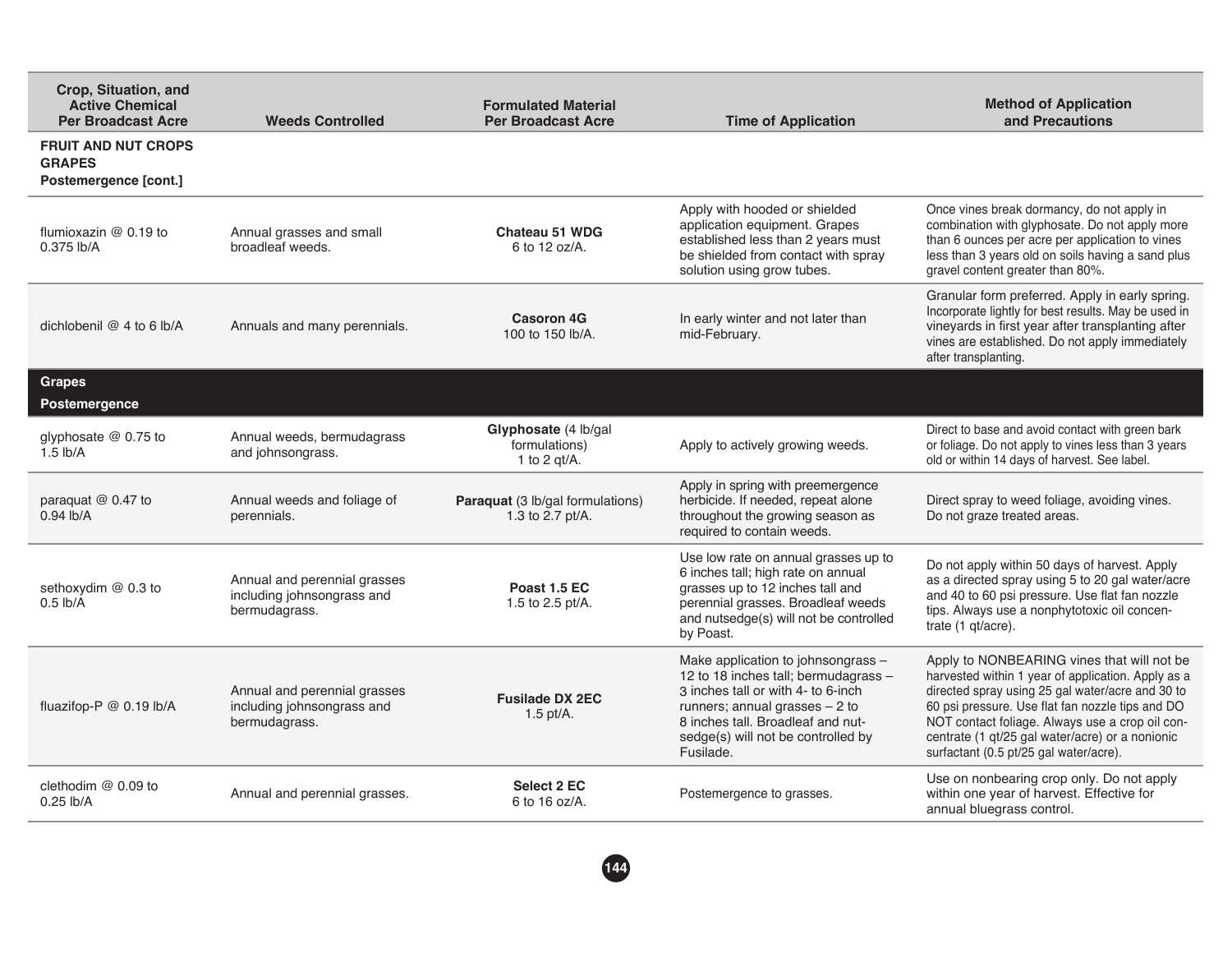| Crop, Situation, and<br><b>Active Chemical</b><br><b>Per Broadcast Acre</b> | <b>Weeds Controlled</b>                              | <b>Formulated Material</b><br><b>Per Broadcast Acre</b> | <b>Time of Application</b>                                                  | <b>Method of Application</b><br>and Precautions                                                                                                                                                                                                                                                                                                                                                                                                                                                                                                                                                                                                                                                                                                                                                                                                                                                                                                                                                                                           |
|-----------------------------------------------------------------------------|------------------------------------------------------|---------------------------------------------------------|-----------------------------------------------------------------------------|-------------------------------------------------------------------------------------------------------------------------------------------------------------------------------------------------------------------------------------------------------------------------------------------------------------------------------------------------------------------------------------------------------------------------------------------------------------------------------------------------------------------------------------------------------------------------------------------------------------------------------------------------------------------------------------------------------------------------------------------------------------------------------------------------------------------------------------------------------------------------------------------------------------------------------------------------------------------------------------------------------------------------------------------|
| glyphosate @ 1 to 2 lb/A                                                    | Annual grasses and broadleaf<br>weeds.               | Glyphosate<br>(4 lb/gal formulations)<br>2 to 4 pt/A.   | Prior to planting for planting into a<br>weed-free bed.                     | Apply directly to emerged weeds.<br>Provides only postemergence control.                                                                                                                                                                                                                                                                                                                                                                                                                                                                                                                                                                                                                                                                                                                                                                                                                                                                                                                                                                  |
| <b>Strawberries</b><br><b>Preplant - Before Plastic Laying</b>              |                                                      |                                                         |                                                                             |                                                                                                                                                                                                                                                                                                                                                                                                                                                                                                                                                                                                                                                                                                                                                                                                                                                                                                                                                                                                                                           |
| acifluorfen $@0.125$ to<br>$0.375$ lb/A                                     | Annual broadleaf weeds.                              | <b>Ultra Blazer 2L</b><br>0.5 to 1.5 pt/A.              | Apply after bed formation and prior to<br>plastic laying and transplanting. | Can be applied to row middles after<br>transplanting as a directed/shielded spray.<br>Avoid contact with foliage.                                                                                                                                                                                                                                                                                                                                                                                                                                                                                                                                                                                                                                                                                                                                                                                                                                                                                                                         |
| flumioxazin @ 0.1 lb/A                                                      | Annual broadleaf and grass<br>weeds.                 | <b>Chateau 51WDG</b><br>3 oz/A.                         | Apply to preformed beds a minimum<br>of 30 days prior to transplanting.     | Can be applied to crop rows and row middles.<br>Avoid soil disturbance after application.<br>Do not apply over the top of strawberries.                                                                                                                                                                                                                                                                                                                                                                                                                                                                                                                                                                                                                                                                                                                                                                                                                                                                                                   |
| napropamide @ 4 lb/A                                                        | Annual grasses and small-<br>seeded broadleaf weeds. | <b>Devrinol 50 DF</b><br>$8$ lb/A.                      | Apply after bed formation and prior to<br>plastic laying and transplanting. | Apply to a weed-free surface. Must be<br>incorporated with irrigation or rainfall within<br>24 hours. Lay plastic the same day as applica-<br>tion. Can be used in row middles, requires<br>incorporation.                                                                                                                                                                                                                                                                                                                                                                                                                                                                                                                                                                                                                                                                                                                                                                                                                                |
| sulfentrazone @<br>0.125 to 0.25                                            | Annual grasses and small-<br>seeded broadleaf weeds. | <b>Spartan 4F</b><br>4 to 8 oz/ $A$ .                   | Apply prior to transplanting to reduce<br>injury to the crop.               |                                                                                                                                                                                                                                                                                                                                                                                                                                                                                                                                                                                                                                                                                                                                                                                                                                                                                                                                                                                                                                           |
| terbacil $@$ 0.1 to 0.3 lb/A                                                | Annual broadleaf and grass<br>weeds.                 | <b>Sinbar</b><br>2 to 6 oz/ $A$ .                       | FOR USE IN MATTED STRAWBERRIES<br>ONLY. Preemergence.                       | For planting year: apply 2 to 3 oz of Sinbar<br>per acre after transplanting but before new<br>runner plants start to root. If strawberry<br>transplants are allowed to develop new foli-<br>age before application, apply 0.5 to 1.0 inch<br>of overhead irrigation immediately after<br>application. For control of winter weeds,<br>apply 2 to 6 oz per acre in late summer or<br>early fall. If the crop is not dormant, apply 0.5<br>to 1.0 inch of overhead irrigation immediately<br>after application. To extend control through<br>harvest of the following year, apply 2 to 4 oz<br>per acre just before mulching in the late fall.<br>For harvest years: after postharvest renova-<br>tion and before new growth begins in mid-<br>summer, apply 4 to 6 oz of Sinbar per acre<br>in midsummer. To extend control through<br>harvest of the following year, apply 4 to $\bar{6}$ oz<br>of Sinbar per acre just before mulching in the<br>late fall. Do not apply within 110 days of<br>harvest. See label for more information. |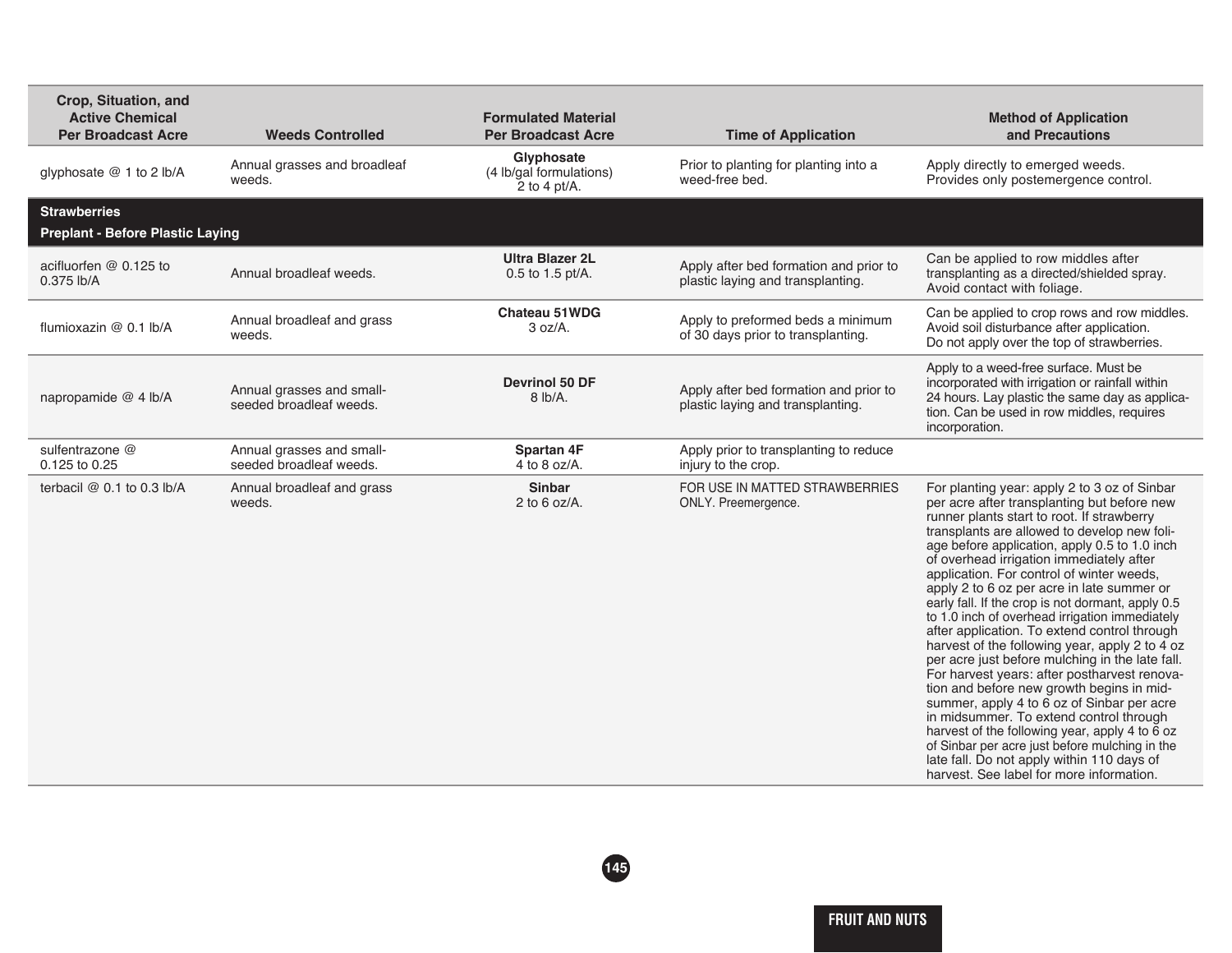| <b>Weeds Controlled</b>                                                    | <b>Formulated Material</b><br><b>Per Broadcast Acre</b>                      | <b>Time of Application</b>                                                                                      | <b>Method of Application</b><br>and Precautions                                                                                                                                                                             |
|----------------------------------------------------------------------------|------------------------------------------------------------------------------|-----------------------------------------------------------------------------------------------------------------|-----------------------------------------------------------------------------------------------------------------------------------------------------------------------------------------------------------------------------|
|                                                                            |                                                                              |                                                                                                                 |                                                                                                                                                                                                                             |
| Broadleaf weeds only.                                                      | 2.4 D Amine 4SL<br>2 to 3 $pt/A$ .                                           | FOR USE IN MATTED STRAWBERRIES<br>ONLY. Apply to established plants that<br>are dormant or after final harvest. | Do not apply on plasticulture annual<br>strawberries. Will cause injury to actively<br>growing strawberries.                                                                                                                |
| Broadleaf weeds, especially<br>clovers, vetch, curly dock,<br>horsenettle. | <b>Stinger 3 SL</b><br>1/3 to 2/3 pt/A.                                      | Apply in the spring up to 30 days before<br>harvest and after harvest following the<br>spring application.      | Section 24(c) label. Up to 2 applications per<br>year. Do not exceed 2/3 pt/A. Do not use any<br>surfactant. May cause some injury in certain<br>conditions.                                                                |
| Annual and perennial grasses<br>ONLY.                                      | <b>Select 2EC</b><br>6 to 8 fl $oz/A$ .                                      | Apply to emerged and actively growing<br>weeds.                                                                 | Multiple applications are required for<br>perennial grass control. Repeat application on<br>14- to 21-day intervals. Add a crop oil concen-<br>trate at 1% to increase efficacy. Do not apply<br>within 14 days of harvest. |
| Annual and perennial grasses<br>ONLY.                                      | Poast 1.5EC<br>1 to 1.5 pt/A.                                                | Apply to emerged and actively growing<br>weeds.                                                                 | Do not apply within 3 days of harvest. Use a<br>crop oil concentrate at 1% v/v. Total cannot<br>exceed 2.5 pt/A/year.                                                                                                       |
|                                                                            |                                                                              |                                                                                                                 |                                                                                                                                                                                                                             |
| Annual broadleaves, excellent<br>control of morningglories.                | Aim 2EC<br>$2$ fl oz/A                                                       | Apply to actively growing weeds less<br>than 4 inches tall.                                                     | Apply post-directed/ shielded to the row<br>middles. If contact with foliage occurs some<br>burning will occur. Does not have activity on<br>grasses.                                                                       |
| Annual weeds and foliage of<br>perennials.                                 | <b>Gramoxone 2SL</b><br>1.3 to 2 $pt/A$                                      | Apply to actively growing weeds.                                                                                | Apply post-directed/shielded to the row<br>middles. If contact with foliage occurs some<br>burning will occur.                                                                                                              |
| Annual grasses and small-<br>seeded broadleaves.                           | <b>Prowl H2O 3.8 EC</b><br>$1.5$ pt/A                                        | Apply to row middles prior to weed<br>emergence                                                                 | Apply to row middles only. Must be activated<br>with at leat $\frac{1}{2}$ inch of rainfall. PHI = 35 days.                                                                                                                 |
|                                                                            |                                                                              |                                                                                                                 |                                                                                                                                                                                                                             |
| Most annual broadleaf weeds<br>and grasses.                                | Karmex 80 DF<br>2 to 4 $lb/A$ .                                              | Apply in spring or early summer.                                                                                | Apply as directed spray. Avoid contact of foli-<br>age with spray. Do not use on soils with less<br>than 1/2 percent organic matter. Do not graze<br>livestock in treated groves.                                           |
| Most annual broadleaf weeds<br>and grasses.                                | <b>Princep</b><br>1 to 2 gt/A 4L.<br>1.1 to 2.2 lb 90WDG.                    | Apply in spring or early summer.                                                                                | Direct to floor of orchard. Avoid contact with<br>foliage. Do not use on sand or loamy sand<br>soils. May be tank mixed with Roundup,<br>paraquat or Surflan.                                                               |
|                                                                            | Postemergence - Over the Top<br>Preemergence and Postemergence - Row Middles |                                                                                                                 |                                                                                                                                                                                                                             |